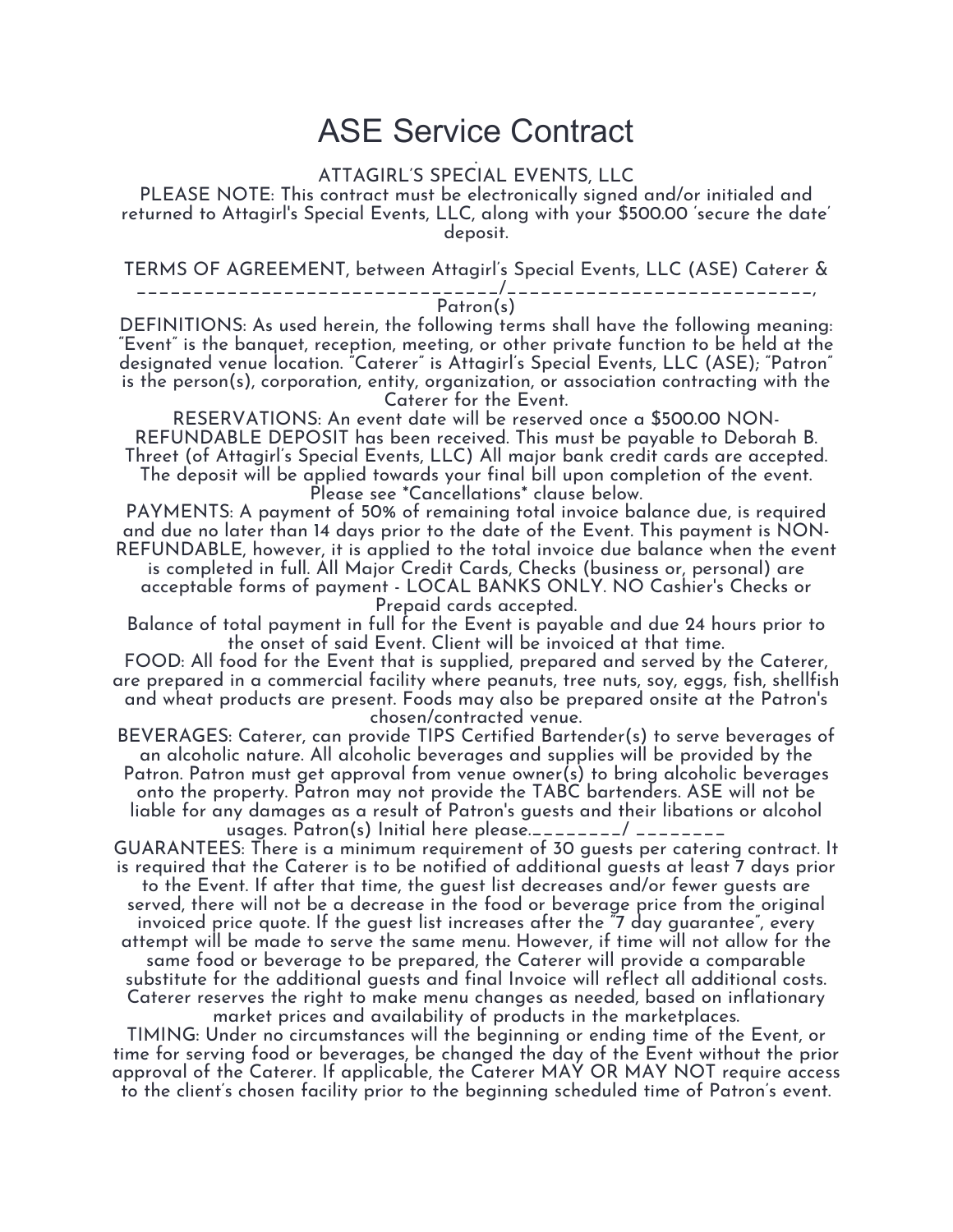CANCELLATIONS: All cancellations must be made in written form and mailed registered mail. If Caterer receives written notice from Patron, informing Caterer that they wish to cancel their Event, Caterer will attempt to re-book the date and time slot of the canceled Event with a new Patron. If caterer is successful in re-booking the slot, Caterer will refund to Patron, all deposits paid, less any food and beverage purchased for the Event if any, and a \$300.00 cancellation fee. If the Event slot can not be rebooked all deposits will be forfeited.

SERVICE CHARGE AND TAX: All events are subject to a 25% service charge. For most events there is a Floor Captain (s) at a rate per man hour and a per man hour rate is required for Catering Staff. The number of catering staff needed is based on the final guest count and the Menu. Master Chef(s) and other staff members are paid

a flat rate based on a combination of the number of guests served and the Menu requested. These rates are outlined on your Proposal/Invoice and are included in your

overall total. In addition, all charges are subject to Texas State Sales taxes. EXCUSED NON-PERFORMANCE: If for any reason beyond its control, (including but not limited to: strikes, labor disputes, accidents, government requisitions, restrictions or regulations on travel, weather, commodities or supplies, acts of war, or acts of God),

the Caterer is not able to perform its obligations under this agreement, such nonperformance is excused and the Caterer may terminate this agreement without further liability of any nature upon return of the deposit(s) to the Patron, less a \$200.00 administrative fee. The Caterer shall not be liable for any consequential damages for any reason whatsoever.

MISCELLANEOUS: Attagirl's Special Events, LLC, will not be responsible for any items belonging to Patron, Patron's agents, invitees, employees, or independent contractors.

Return of Property: At the expiration or termination of this agreement, or at the other party's request, each party shall return all of the other party's property it has in its possession or control.

Dispute Resolution

Arbitration: Any dispute or controversy arising out of this agreement and [SUBJECT MATTER OF THE AGREEMENT] will be settled by arbitration in [TEXAS], according to the rules of the American Arbitration Association then in effect, and by [Two (2)] arbitrators.

Judgment: Judgment may be entered on the arbitrator's award in any court having jurisdiction.

Arbitrator's Authority: The arbitrator will not have the power to award any punitive [or consequential] damages.

Attorney Fees: If either party brings an Action to enforce its rights under this agreement, the prevailing party may recover its expenses (including reasonable attorneys' fees) incurred in connection with the Action and any appeal from the losing

party.

Amendment: This agreement can be amended only by a writing signed by both parties.

Governing Law: This agreement, and any dispute arising out of the [SUBJECT MATTER OF THE AGREEMENT], shall be governed by laws of the State of [TEXAS, USA].